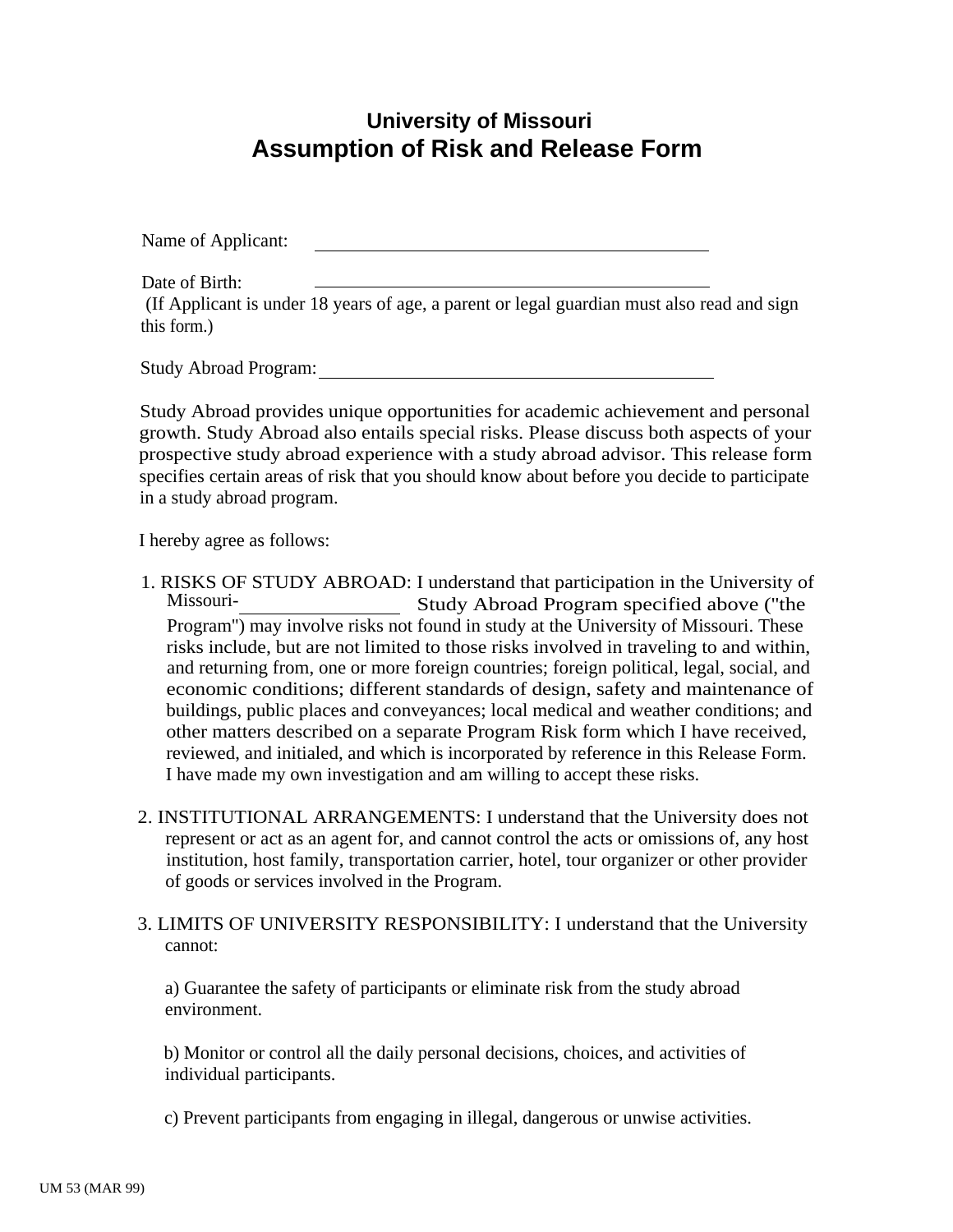d) Assure that US standards of due process apply or provide or pay for legal representation for participants.

e) Assume responsibility for the actions of persons not employed or otherwise engaged by the University, for events that are beyond the control of the University and its subcontractors, or for situations which arise from the failure of a participant to disclose pertinent information.

f) Assure that home-country cultural values will apply on the program when these differ from those of the host country.

g) Be responsible for any injury or loss suffered when traveling independently or otherwise separated or absent from any University- supervised activities.

## 4. HEALTH AND SAFETY:

- a) I have consulted with a medical doctor or Christian Science practitioner and program coordinator with regard to my personal medical needs. There are no health-related reasons or problems that preclude my participation in this Program.
- b) I understand that the University does not provide any Accident or Medical Insurance during my participation in the above study abroad program. I have arranged, through insurance or otherwise, to meet any and all needs for payment of medical costs while I participate in the Program. I recognize that the University is not obligated to attend to any of my medical or medication needs, and I assume all risk and responsibility therefor. If I require medical treatment or hospital care, in a foreign country or in the United States, during the Program, the University is not responsible for the cost or quality of such treatment or care.
- c) I agree to promptly express any health or safety concerns to the program staff or other appropriate individuals.
- d) The University may (but is not obligated to) take any actions it considers to be warranted under the circumstances regarding my health and safety. I agree to pay all expenses relating thereto and release the University from any liability for any actions.

## 5. STANDARDS OF CONDUCT:

a) I understand that each foreign country has its own laws and standards of acceptable conduct, including dress, manners, morals, politics, drug use and behavior. I recognize that behavior which violates those laws or standards could harm the University's relations with those countries and the institutions therein, as well as my own health and safety. I will become informed of, and will abide by, all such laws and standards for each country to or through which I will travel during the Program.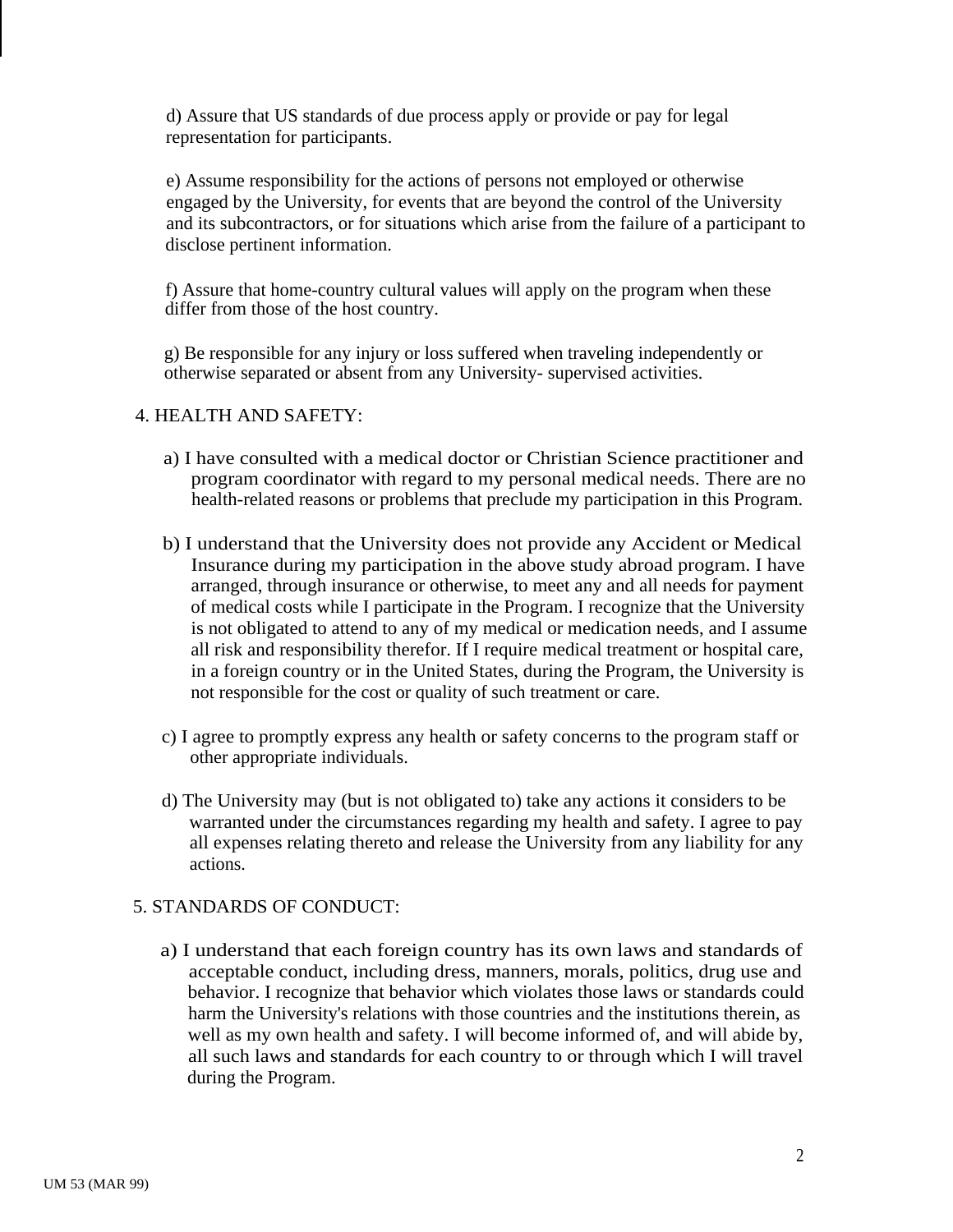- b) I also will comply with the University's rules, standards and instructions for student behavior.
- c) I agree that the University has the right to enforce the standards of conducts described above, in its sole judgment, and that it will impose sanctions, up to and including termination from the Program, for violating these standards or for any behavior detrimental to or incompatible with the interest, harmony, and welfare of the University, the Program, or other participants. I recognize that due to the circumstances of foreign study programs, procedures for notice, hearing and appeal applicable to student disciplinary proceedings at the University do not apply. If I am terminated from the Program, I consent to being sent home at my own expense with no refund of fees or program costs.
- d) I will attend to any legal problems I encounter with any foreign nationals or government of the host country. The University is not responsible for providing any assistance under such circumstances.
- 6. PROGRAM CHANGES: The University has the right to make cancellations, substitutions or changes in case of emergency or changed conditions or in the interest of the Program. I understand that the University's fees and program charges are based on current airfares, lodging rates and travel costs, which are subject to change. If I leave or am terminated from the Program for any reason, there will be no refund of fees already paid. I accept all responsibility for loss or additional expenses due to delays or other changes in the means of transportation, other services, or sickness, weather, strikes, or other unforeseen causes. If I become detached from the Program group, fail to meet a departure bus, airplane, or train, or become sick or injured, I will at my own expense seek out, contact, and reach the Program group at its next available destination.
- 7. ASSUMPTION OF RISK AND RELEASE OF CLAIMS: Knowing the risks described above, and in consideration of being permitted to participate in the Program, I agree, on behalf of my family, heirs, and personal representative(s), to assume all the risks and responsibilities surrounding my participation in the Program. I hereby agree to release, hold harmless and indemnify The Curators of the University of Missouri, a public corporation, its officers, employees, and agents, and the individual members of the Board of Curators, from and against any present or future claim, loss or liability for injury to person or property which I may suffer, or for which I may be liable to any other person, during my participation in the Program (including period in transit to or from any country where the Program is being conducted).

I have carefully read this Release Form before signing it. No representations, statements, or inducements, oral or written, apart from the foregoing written statement, have been made. This agreement shall define my responsibilities relating to the Program for which I have qualified at the University of Missouri-<br>  $\frac{1}{2}$ , and shall be governed